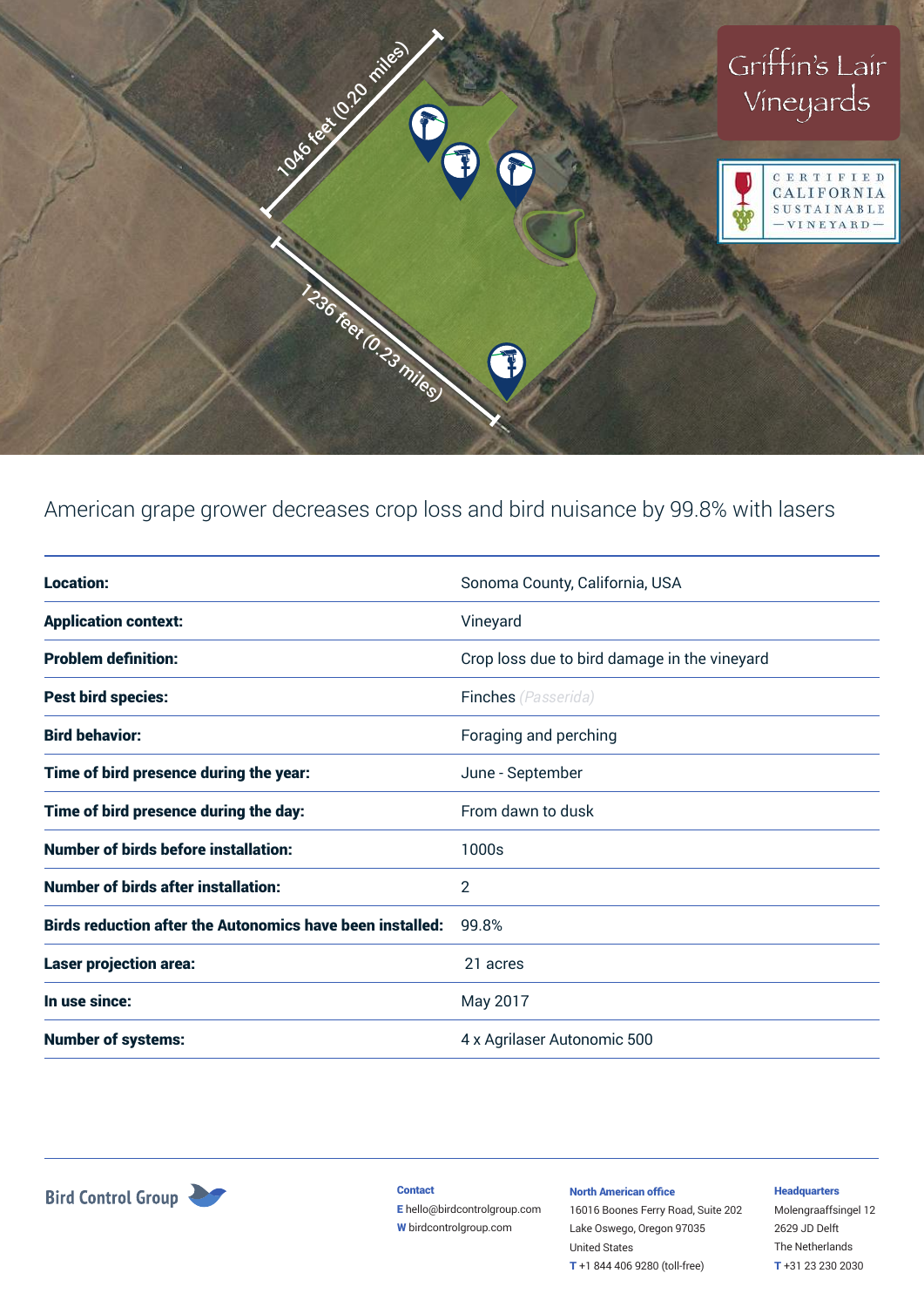

# Laser technology solves bird problem in wine grape industry

## Wine grape industry in the United States

The United States wine grape industries contributed more than 162 billion US dollars annually to the American economy in 2007 and this number still keeps growing<sup>1</sup>. According to The National Association of American Wineries, grapes are the highest value fruit crop in the US<sup>2</sup>. California, Washington and New York are the top 3 states with the highest grape production level in 2016.<sup>3</sup>



### Grape production in the United States in 2016, by state

Despite the overall positive situation in the American grape industry, there is a significant and important problem which makes the grape growers suffer and lose millions of dollars - birds. Crop loss due to birds is a long-lasting, very costly and severe problem for many growers. The research "Crop Protection. Bird damage to select fruit crops: The cost of damage and the benefits of control in five states" says that bird damage is one of the significant factors influencing the profit of the farms in California.<sup>4</sup>

# Impact of bird damage on the profit of the farm



The table "Annual bird damage per state" from the same research demonstrates the annual bird damage in fruit production per acre and statewide. The highest bird damage cost per state is 49,099,613 US dollars in California from the researched five states.

### Annual bird damage per state

| <b>Bird damage in wine grapes (USD)</b> |          |                  |  |
|-----------------------------------------|----------|------------------|--|
|                                         | per acre | <b>Statewide</b> |  |
| <b>California</b>                       | 100      | 49,099,613       |  |
| <b>Michigan</b>                         | 174      | 2,472,268        |  |
| <b>New York</b>                         | 93       | 3,452,595        |  |
| <b>Oregon</b>                           | 232      | 2,675,986        |  |
| <b>Washington</b>                       | 383      | 12,892,063       |  |

<sup>1</sup> U.S. Wine, Grapes and Grape Products Contribute 162 Billion US dollars to Economy (2007). Retrieved from: https://www.wineinstitute.org/resources/pressroom/01172007 <sup>2</sup> About the United States Wine and Grape Industry 2014. Retrieved from: http://wineamerica.org/policy/by-the-numbers

<sup>&</sup>lt;sup>3</sup> Grape production in the United States in 2016, by state (in 1,000 tons) 2016. Retrieved from: https://www.statista.com/statistics/193913/top-10-grape-producing-us-states/

<sup>4</sup> A.Anderson, C.A. Lindell, K.M. Moxcey, W.F. Siemer, G.M. Linz, P.D. Curtis, J.E. Carroll, C.L. Burrows, J.R. Boulanger, K.M.M. Steensma, S.A. Shwiff (2013). Crop Protection. Bird damage to select fruit crops: The cost of damage and the benefits of control in five states, p. 106